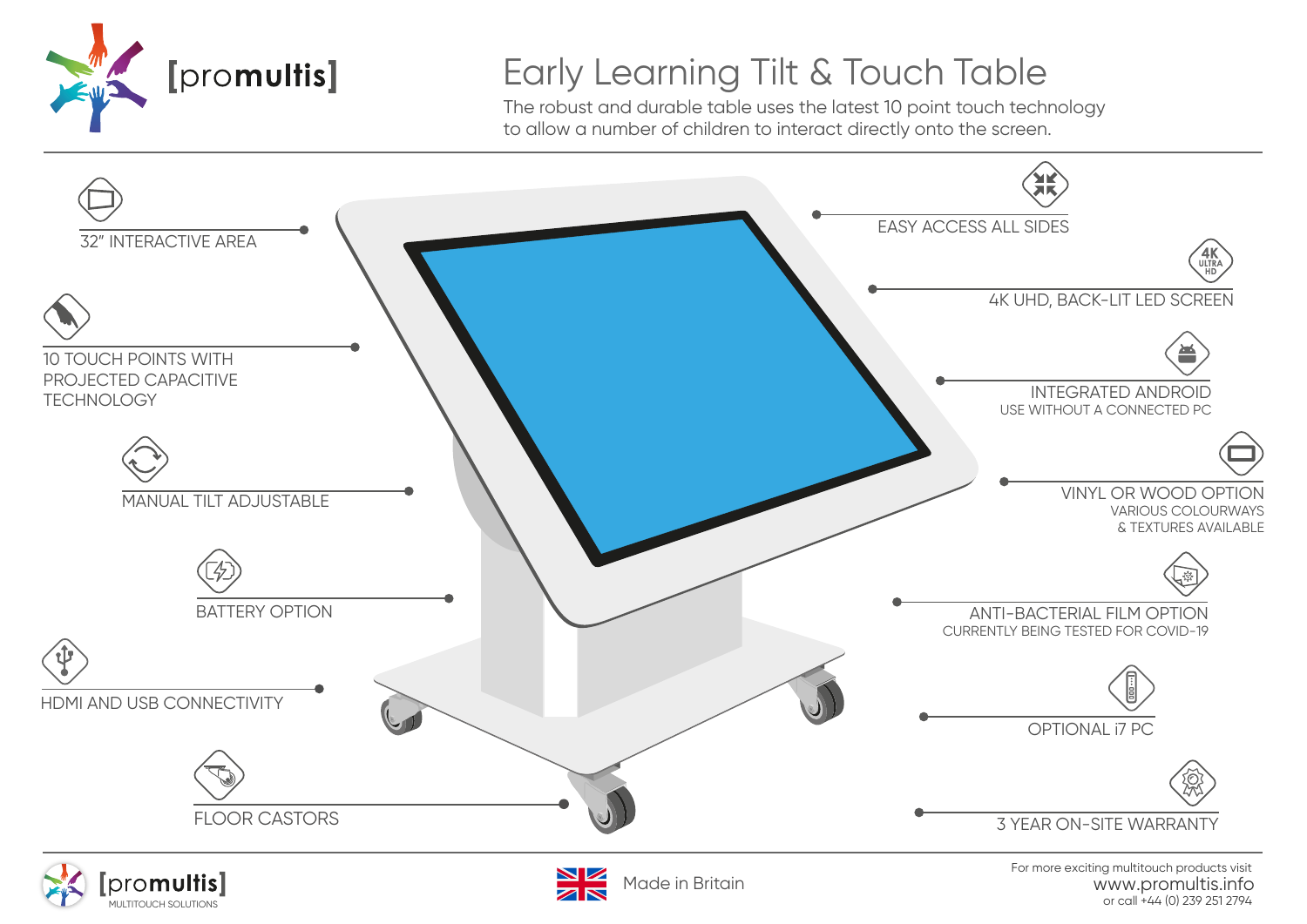

Early Learning Tilt & Touch Table with Projected Capacitive Screen







www.promultis.info For more exciting multitouch products visit<br>
Made in Britain www.promultis.informultisters<br>
or call +44 (0) 239 251 2794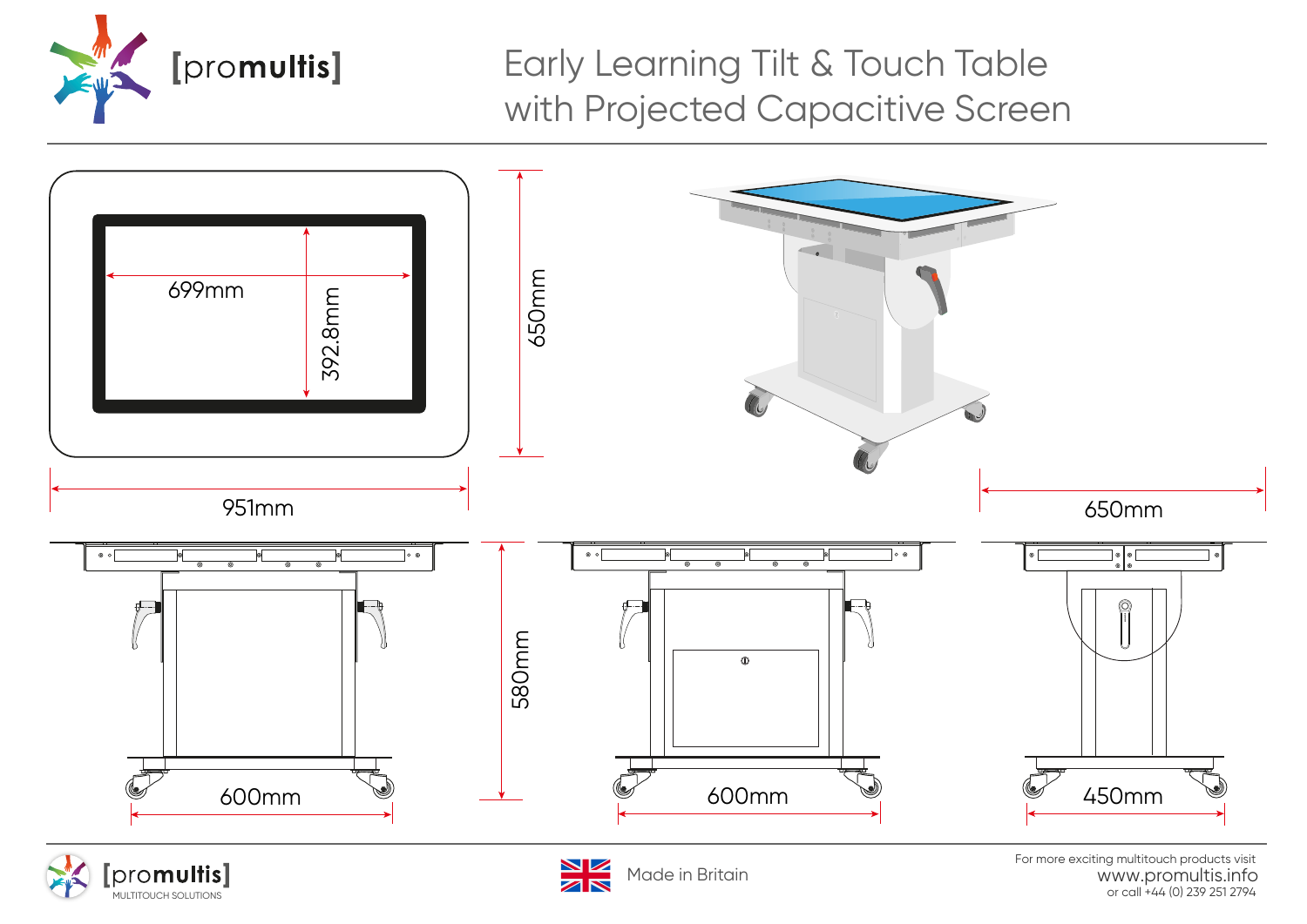| <b>DISPLAY PANEL</b>      |                                   |  |
|---------------------------|-----------------------------------|--|
| <b>Screen Size</b>        | 43" TFT-LCD                       |  |
| Display area              | 940mm (H) x 527mm (W) 16:9        |  |
| <b>Maximum Resolution</b> | 1920 x 1080                       |  |
| Display color             | 16.7M                             |  |
| Pixel Pitch(mm)           | $0.1845$ (H) x 0.1845 (V)         |  |
| Brightness (cd/m2)        | 350cd/m <sup>2</sup>              |  |
| Contrast (Type)           | 2000:1                            |  |
| Visual angle              | 178°/178°                         |  |
| Response time             | 5 <sub>ms</sub>                   |  |
| Life (hrs)                | >60,000 (hrs)                     |  |
| <b>TOUCH</b>              |                                   |  |
| Specification             | <b>Projected Capacitive</b>       |  |
| Positioning               | $±2$ mms                          |  |
| Transmittance             | ≥92%                              |  |
| <b>Hardness</b>           | 7H                                |  |
| Touch points              | 10                                |  |
| Response time             | $≤10ms$                           |  |
| <b>MECHANICAL</b>         |                                   |  |
| <b>Monitor Size</b>       | 1010mm (w) x 597mm (h) x 65mm (d) |  |
| Colour                    | <b>Black</b>                      |  |
| Case                      | Metal + Aluminium                 |  |

| <b>CONNECTIVITY</b>                                           |                                   |  |
|---------------------------------------------------------------|-----------------------------------|--|
| <b>HDMI</b>                                                   | $\mathbf{1}$                      |  |
| <b>USB</b>                                                    | $\overline{2}$                    |  |
| <b>VGA</b>                                                    | 1                                 |  |
| <b>RJ45</b>                                                   | $\mathbf{1}$                      |  |
| L/R audio input                                               | 1                                 |  |
| L/R audio output                                              | $\mathbf{1}$                      |  |
| Speaker                                                       | $2\times5W(8\Omega)$              |  |
| <b>POWER</b>                                                  |                                   |  |
| Input Voltage                                                 | AC100 ~ 240V 50 /60 HZ            |  |
| Maximum power<br>consumption                                  | $<$ 90W                           |  |
| Standby power consumption                                     | <5W                               |  |
| <b>TEMPERATURE</b>                                            |                                   |  |
| Working temperature                                           | $0^{\circ}$ C ~ 50 $^{\circ}$ C   |  |
| Storage temperature                                           | $-20^{\circ}$ C ~ 60 $^{\circ}$ C |  |
| Working humidity                                              | 85%                               |  |
| Storage humidity                                              | 85%                               |  |
| <b>WARRANTY</b>                                               |                                   |  |
| 3 year on-site warranty as standard                           |                                   |  |
| Extended warranties and SLA's available at an additional cost |                                   |  |

*Note:* Product design specifications including dimensions are subject to change without notice and may vary from those shown.



For more exciting multitouch products visit www.promultis.info For more exciting multitouch products visit<br>MULTITOUCH SOLUTIONS OF CALL +44 (0) 239 251 2794<br>Or call +44 (0) 239 251 2794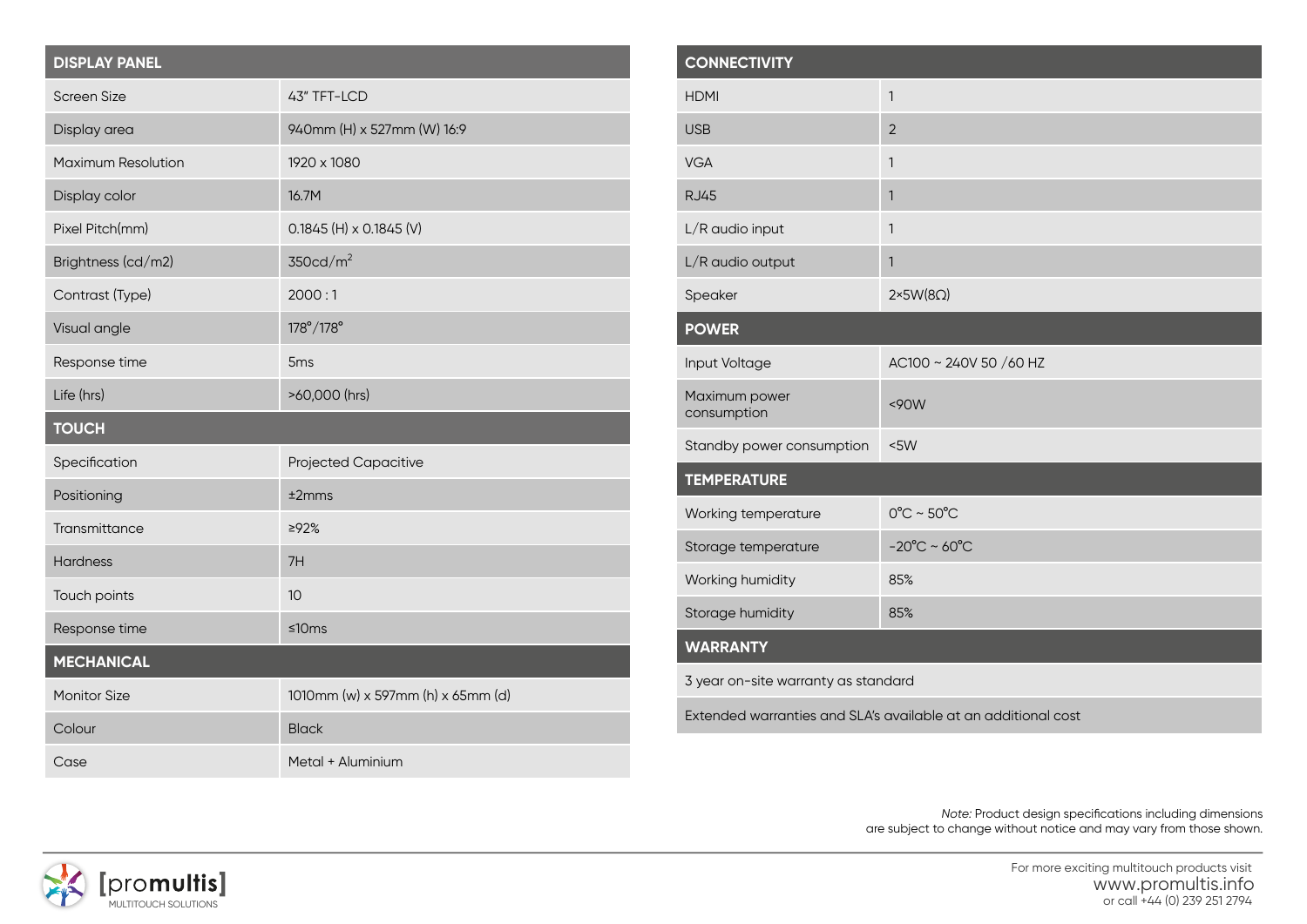

## 43 inch Electra Touch Screen with Projected Capacitive Technology



Note: Product design specifications including dimensions are subject to change without notice and may vary from those shown.

For more exciting multitouch products visit www.promultis.info<br>or call +44 (0) 239 251 2794 MULTITOUCH SOLUTIONS ON A SOLUTIONS ON A SALE OF CALL +44 (0) 239 251 2794

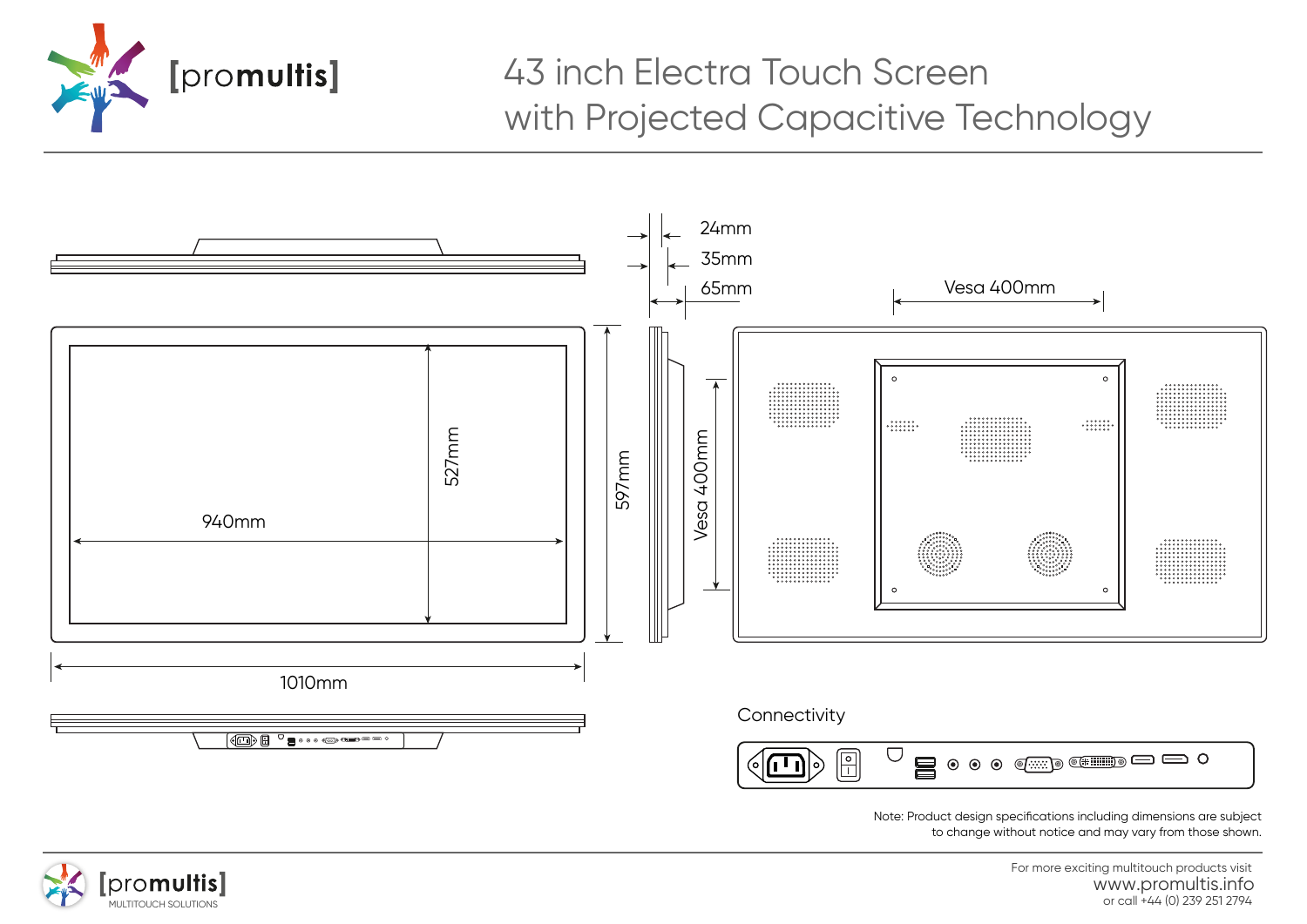| <b>PANEL</b>              |                                  |
|---------------------------|----------------------------------|
| <b>Screen Size</b>        | 32" TFT-LCD                      |
| Display area              | 697.7mm (H) x 392.8mm            |
| <b>Maximum Resolution</b> | 1920 x 1080                      |
| Display color             | 16.7M                            |
| Pixel Pitch(mm)           | $0.1845$ (H) $\times$ 0.1845 (V) |
| Brightness (nits)         | 350 cd / m <sup>2</sup>          |
| Contrast (Type)           | 2000:1                           |
| Visual angle              | 178°/178°                        |
| Response time             | 5 <sub>ms</sub>                  |
| Life (hrs)                | >60,000 (hrs)                    |
| <b>TOUCH</b>              |                                  |
| Specification             | <b>Projected Capacitive</b>      |
| Positioning               | ±2mms                            |
| Transmittance             | ≥92%                             |
| <b>Hardness</b>           | 7H                               |
| Touch points              | 10                               |
| Response time             | ≤10ms                            |
| Life time                 | More than 600 million times      |
| OPS PC MODULE             |                                  |
| Main chipset              | Intel HM76                       |
| CPU                       | i5-3210M 2.5GHz                  |
| System bus frequency      | 1600\1333\1066MHz                |
| Graphics card             | Integrated                       |
| Audio card                | Intel GMA HD 4000                |
| Network card              | Integrated 10/100/1000M adaptive |
| Memory                    | <b>4G DDRIII</b>                 |
| <b>Hard Disk</b>          | <b>120G SSD</b>                  |
| <b>WIFI</b>               | Yes                              |
| <b>Operation system</b>   | Windows 10                       |

| <b>APPEARANCE</b>                                             |                                                            |  |
|---------------------------------------------------------------|------------------------------------------------------------|--|
| Colour                                                        | <b>Black</b>                                               |  |
| Case                                                          | Metal case SPCC                                            |  |
| Certificate                                                   | CE FCC                                                     |  |
| <b>Quality Standard</b>                                       | <b>ISO9001, CCC</b>                                        |  |
| <b>CONNECTIVITY</b>                                           |                                                            |  |
| <b>HDMI</b>                                                   | $\mathbf{1}$                                               |  |
| <b>USB</b>                                                    | $\overline{2}$                                             |  |
| <b>VGA</b>                                                    | 1                                                          |  |
| L/R audio input                                               | $1(RCA*2)$                                                 |  |
| L/R audio output                                              | $1(RCA*2)$                                                 |  |
| Speaker                                                       | $2 \times 5W(8\Omega)$                                     |  |
| <b>POWER</b>                                                  |                                                            |  |
| Power supply                                                  | AC100 ~ 240V 50 /60 HZ                                     |  |
| Maximum power consumption                                     | <90W                                                       |  |
| Standby power consumption                                     | <5W                                                        |  |
| <b>TEMPERATURE</b>                                            |                                                            |  |
| Working temperature                                           | $0^{\circ}$ C ~ 50 $^{\circ}$ C                            |  |
| Storage temperature                                           | $-20^{\circ}$ C ~ 60 $^{\circ}$ C                          |  |
| Working humidity                                              | 85%                                                        |  |
| Storage humidity                                              | 85%                                                        |  |
| <b>ANDROID</b>                                                |                                                            |  |
| Andriod system                                                | Google Android 7.0 support multi-language with wifi module |  |
| Storage                                                       | 2G DDR3                                                    |  |
| CPU                                                           | A20 dual core 1.7 Ghz/quad-core RK3288                     |  |
| Flash                                                         | 8G                                                         |  |
| <b>WARRANTY</b>                                               |                                                            |  |
| 3 year on-site warranty as standard                           |                                                            |  |
| Extended warranties and SLA's available at an additional cost |                                                            |  |